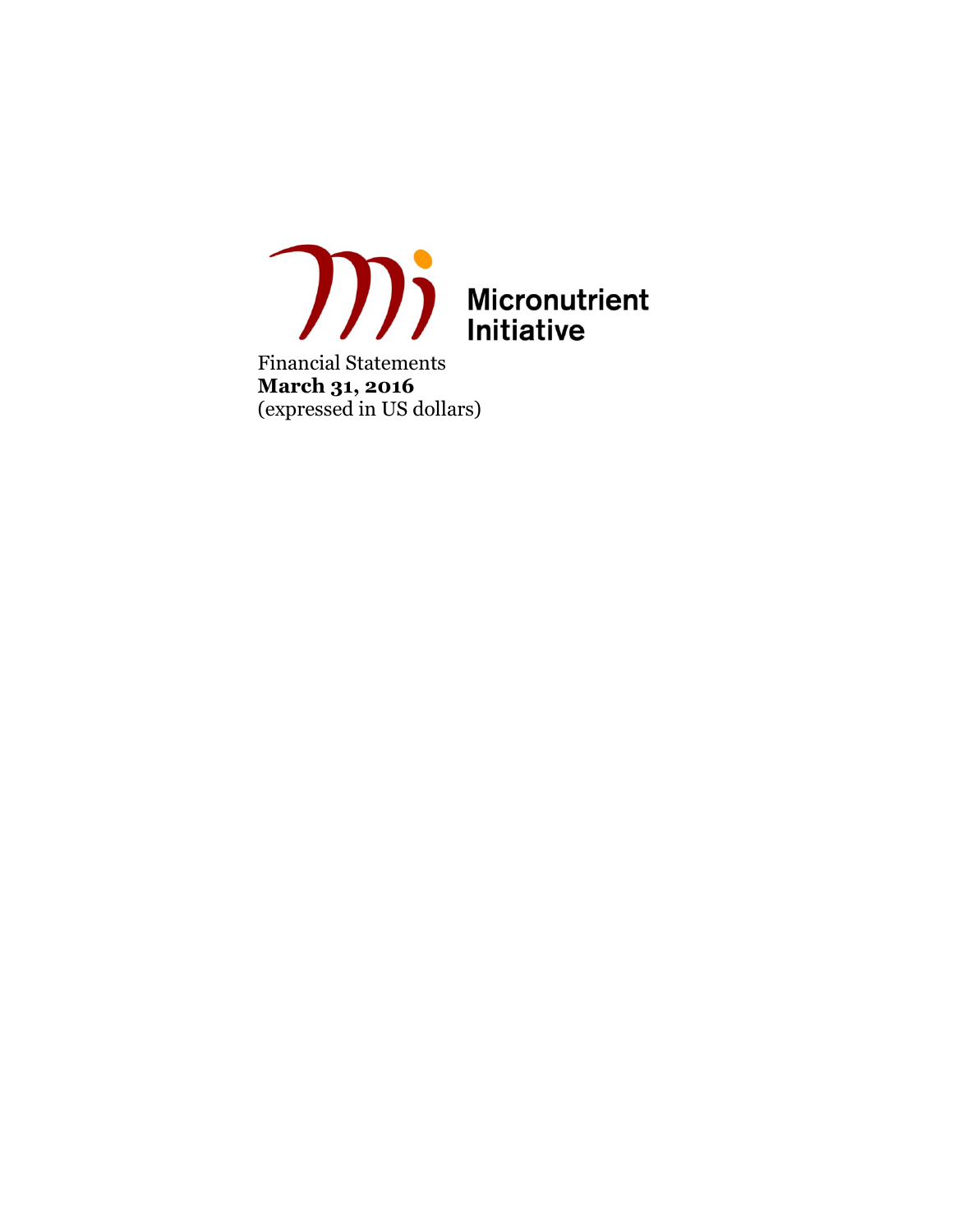

June 14, 2016

#### **Independent Auditor's Report**

**To the Members of The Micronutrient Initiative**

We have audited the accompanying financial statements of The Micronutrient Initiative, which comprise the statement of net assets as at March 31, 2016 and the statements of changes in net assets, activities and cash flows for the year then ended, and the related notes, which comprise a summary of significant accounting policies and other explanatory information.

#### **Management's responsibility for the financial statements**

Management is responsible for the preparation and fair presentation of the financial statements in accordance with Canadian accounting standards for not-for-profit organizations, and for such internal control as management determines is necessary to enable the preparation of financial statements that are free from material misstatement, whether due to fraud or error.

#### **Auditor's responsibility**

Our responsibility is to express an opinion on these financial statements based on our audit. We conducted our audit in accordance with Canadian generally accepted auditing standards. Those standards require that we comply with ethical requirements and plan and perform the audit to obtain reasonable assurance about whether the financial statements are free from material misstatement.

An audit involves performing procedures to obtain audit evidence about the amounts and disclosures in the financial statements. The procedures selected depend on the auditor's judgment, including the assessment of the risks of material misstatement of the financial statements, whether due to fraud or error. In making those risk assessments, the auditor considers internal control relevant to the entity's preparation and fair presentation of the financial statements in order to design audit procedures that are appropriate in the circumstances, but not for the purpose of expressing an opinion on the effectiveness of the entity's internal control. An audit also includes evaluating the appropriateness of accounting policies used and the reasonableness of accounting estimates made by management, as well as evaluating the overall presentation of the financial statements.

*PricewaterhouseCoopers LLP 99 Bank Street, Suite 800, Ottawa, Ontario, Canada K1P 1E4 T: +1 613 237 3702, F: +1 613 237 3963*

"PwC" refers to PricewaterhouseCoopers LLP, an Ontario limited liability partnership.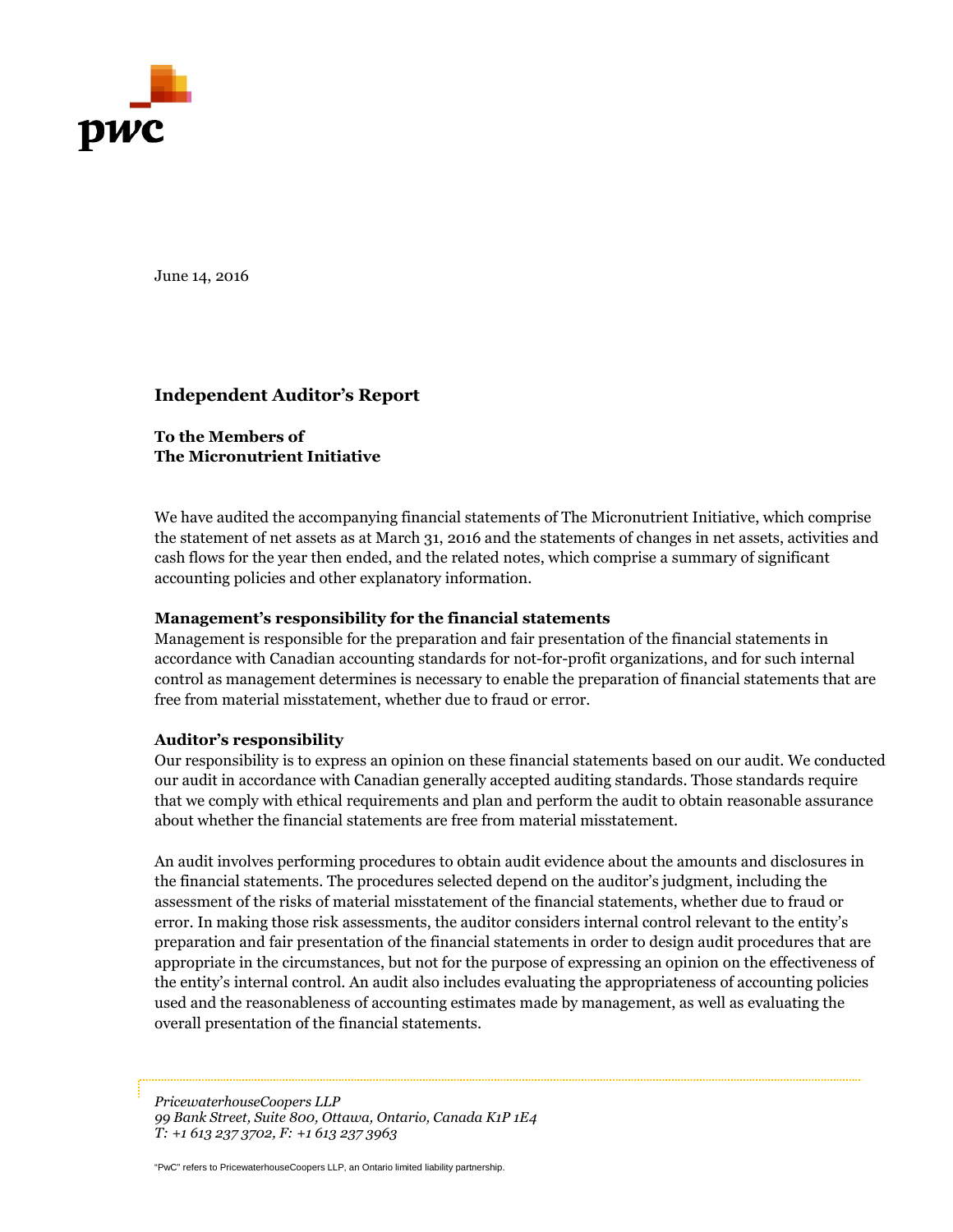

We believe that the audit evidence we have obtained is sufficient and appropriate to provide a basis for our audit opinion.

#### **Opinion**

In our opinion, the financial statements present fairly, in all material respects, the financial position of The Micronutrient Initiative as at March 31, 2016, and the results of its operations and its cash flows for the year then ended in accordance with Canadian accounting standards for not-for-profit organizations.

Pricewaterhouse Coopers LLP

**Chartered Professional Accountants, Licensed Public Accountants**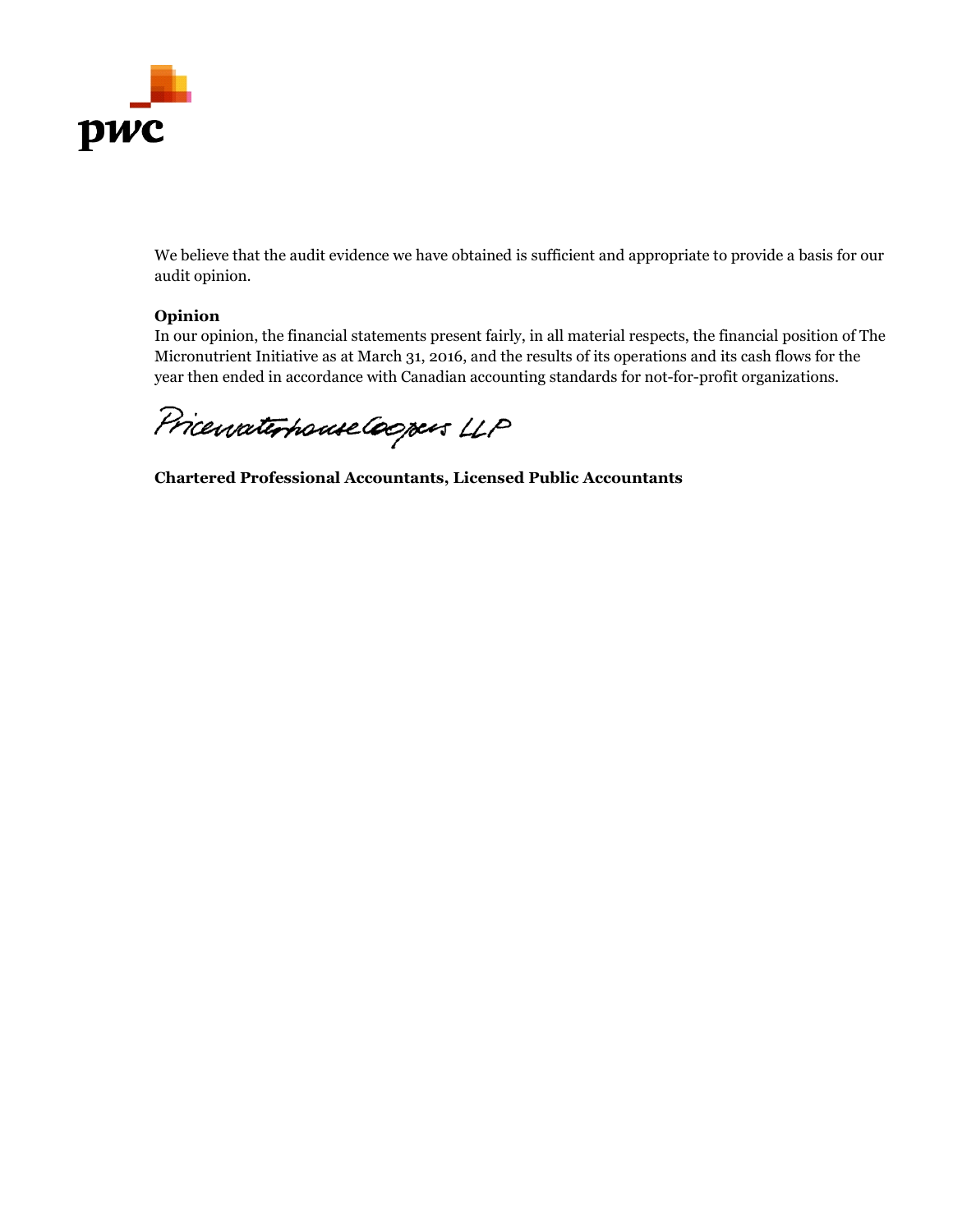Statement of Net Assets **As at March 31, 2016**

(expressed in US dollars)

|                                                                                                                        | 2016<br>\$                            | 2015<br>\$                            |
|------------------------------------------------------------------------------------------------------------------------|---------------------------------------|---------------------------------------|
| <b>Assets</b>                                                                                                          |                                       |                                       |
| <b>Current assets</b><br>Cash<br>Amounts receivable<br>Prepaid expenses                                                | 37,530,150<br>447,488<br>621,888      | 59,665,738<br>1,261,419<br>643,358    |
|                                                                                                                        | 38,599,526                            | 61,570,515                            |
| Capital assets (note 3)                                                                                                | 1,038,597                             | 361,462                               |
|                                                                                                                        | 39,638,123                            | 61,931,977                            |
| <b>Liabilities</b>                                                                                                     |                                       |                                       |
| <b>Current liabilities</b><br>Accounts payable and accrued liabilities (note 5)<br>Deferred project contracts (note 6) | 3,377,382<br>28,581,550<br>31,958,932 | 2,048,405<br>52,472,632<br>54,521,037 |
| <b>Lease inducement</b>                                                                                                |                                       | 46,376                                |
|                                                                                                                        | 31,958,932                            | 54,567,413                            |
| <b>Net Assets</b>                                                                                                      | 7,679,191                             | 7,364,564                             |
| Net assets are comprised of:<br>Unrestricted<br>Cumulative translation adjustment                                      | 7,947,531<br>(268, 340)               | 7,455,684<br>(91, 120)                |
|                                                                                                                        | 7,679,191                             | 7,364,564                             |

Approved by the Board of Directors Director Director **Director** 

**Bay** de Ferfanti<br>The accompanying notes are an integral part of these financial statements. Mass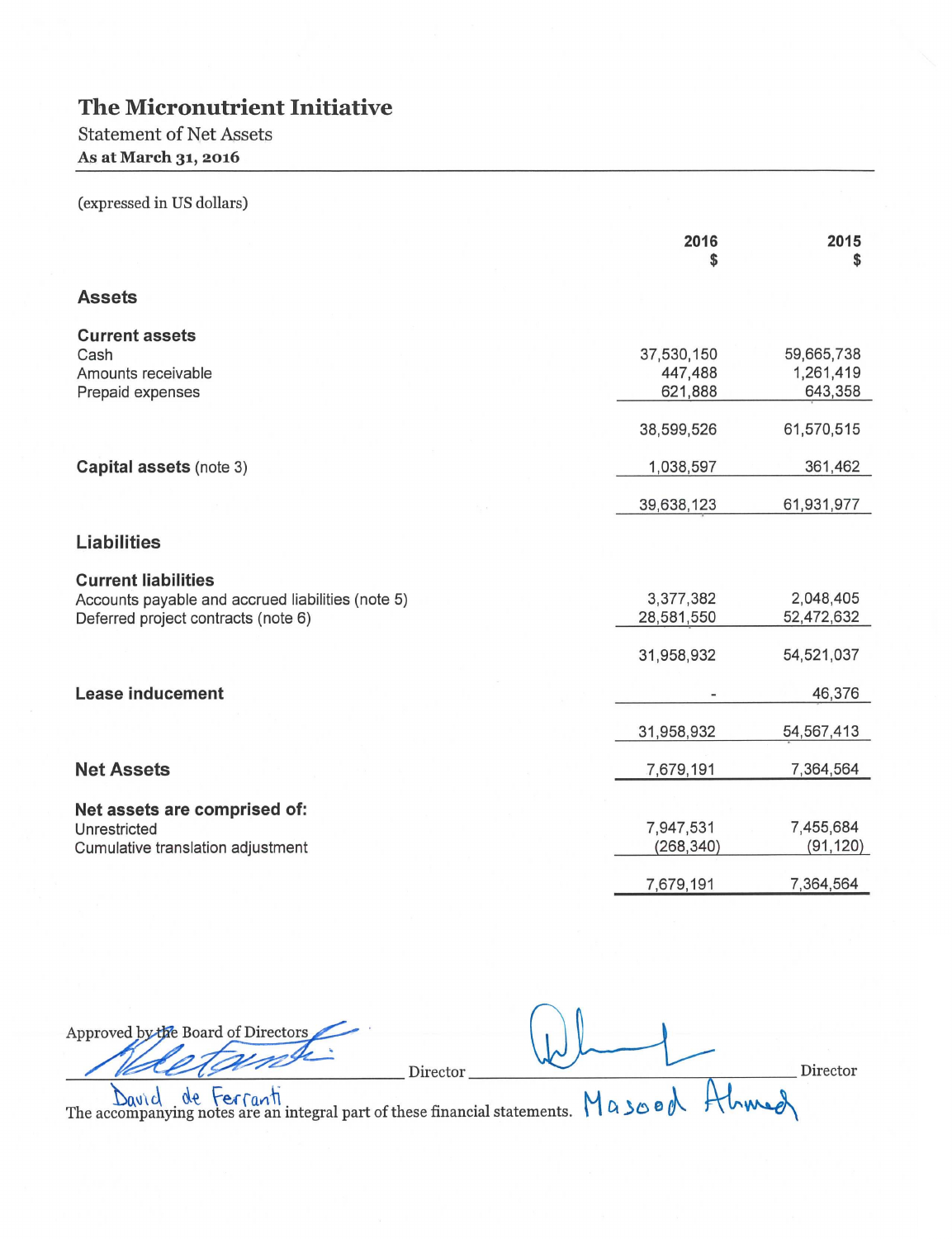Statement of Changes in Net Assets **For the year ended March 31, 2016**

(expressed in US dollars)

|                                    | <b>Unrestricted</b><br>\$ | <b>Cumulative</b><br>translation<br>adjustment<br>\$ | Total<br>S |
|------------------------------------|---------------------------|------------------------------------------------------|------------|
| <b>Balance - Beginning of year</b> | 7,455,684                 | (91, 120)                                            | 7,364,564  |
| Net revenue for the year           | 491,847                   |                                                      | 491,847    |
| Translation adjustment             |                           | (177,220)                                            | (177,220)  |
| <b>Balance - End of year</b>       | 7,947,531                 | (268,340)                                            | 7,679,191  |

The accompanying notes are an integral part of these financial statements.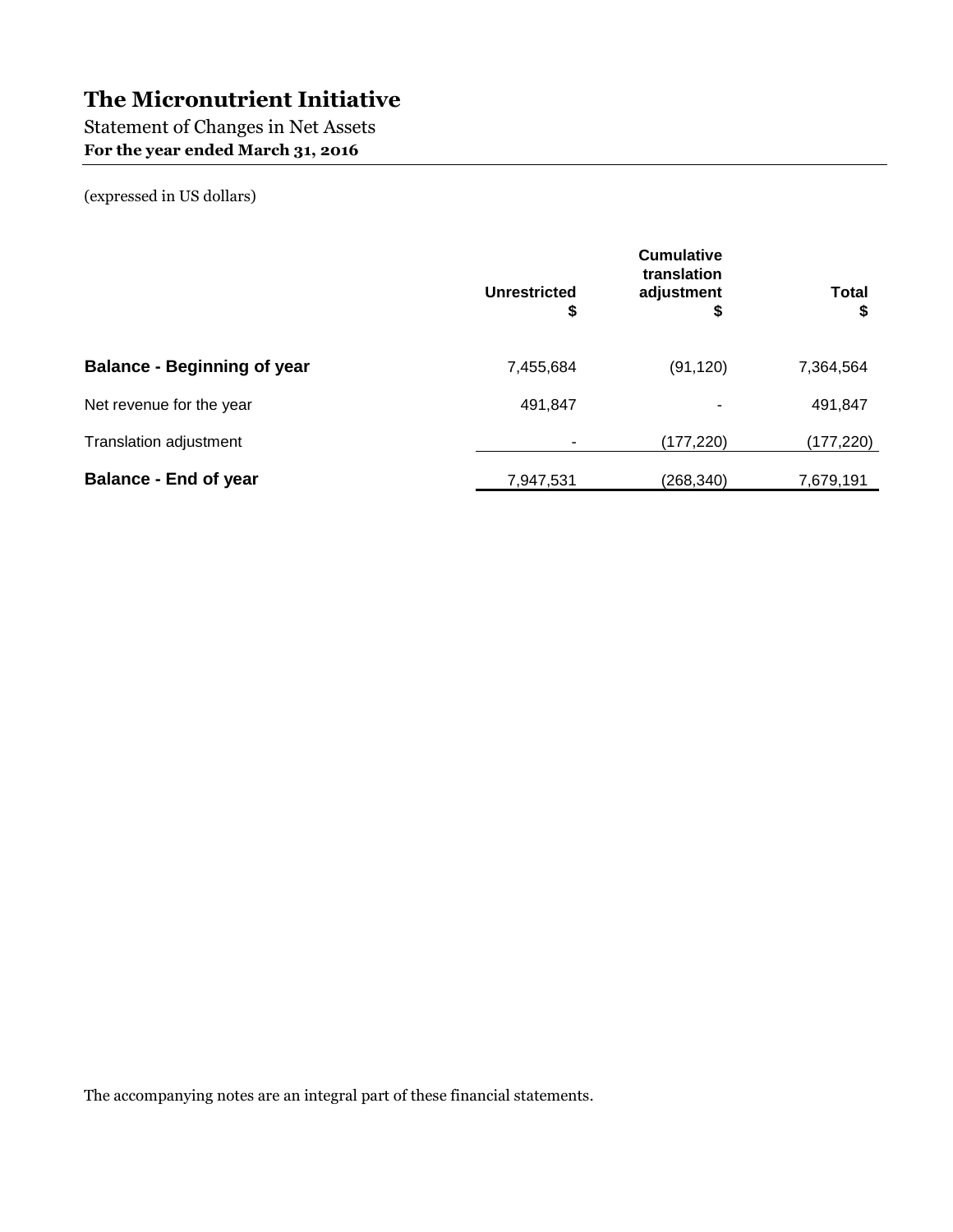### Statement of Activities **For the year ended March 31, 2016**

(expressed in US dollars)

|                                                                       | 2016<br>\$           | 2015<br>\$           |
|-----------------------------------------------------------------------|----------------------|----------------------|
| <b>Revenues</b>                                                       |                      |                      |
| Contracts (note 6)                                                    | 42,097,447           | 50,628,573           |
| Other income (note 7)                                                 | 489,348              | 478,175              |
|                                                                       | 42,586,795           | 51,106,748           |
| <b>Expenses</b>                                                       |                      |                      |
| <b>Program activities</b>                                             |                      |                      |
| Program interventions (note 8)                                        | 31,188,411           | 37,745,526           |
| Vitamin and mineral supplement procurement                            | 7,178,298            | 9,512,948            |
|                                                                       | 38,366,709           | 47,258,474           |
|                                                                       |                      |                      |
| <b>Management and administration</b>                                  |                      |                      |
| Salaries and benefits                                                 | 2,196,955<br>557,503 | 2,151,595<br>383,275 |
| Professional and advisory services<br>Information technology services | 110,272              | 111,068              |
| Office rent and utilities                                             | 293,622              | 247,939              |
| Operational travel                                                    | 124,349              | 115,761              |
| Communications                                                        | 43,708               | 49,853               |
| General                                                               | 272,995              | 226,774              |
| Amortization                                                          | 128,835              | 57,622               |
|                                                                       | 3,728,239            | 3,343,887            |
| <b>Total expenses</b>                                                 | 42,094,948           | 50,602,361           |
| Net revenue for the year                                              | 491,847              | 504,387              |

The accompanying notes are an integral part of these financial statements.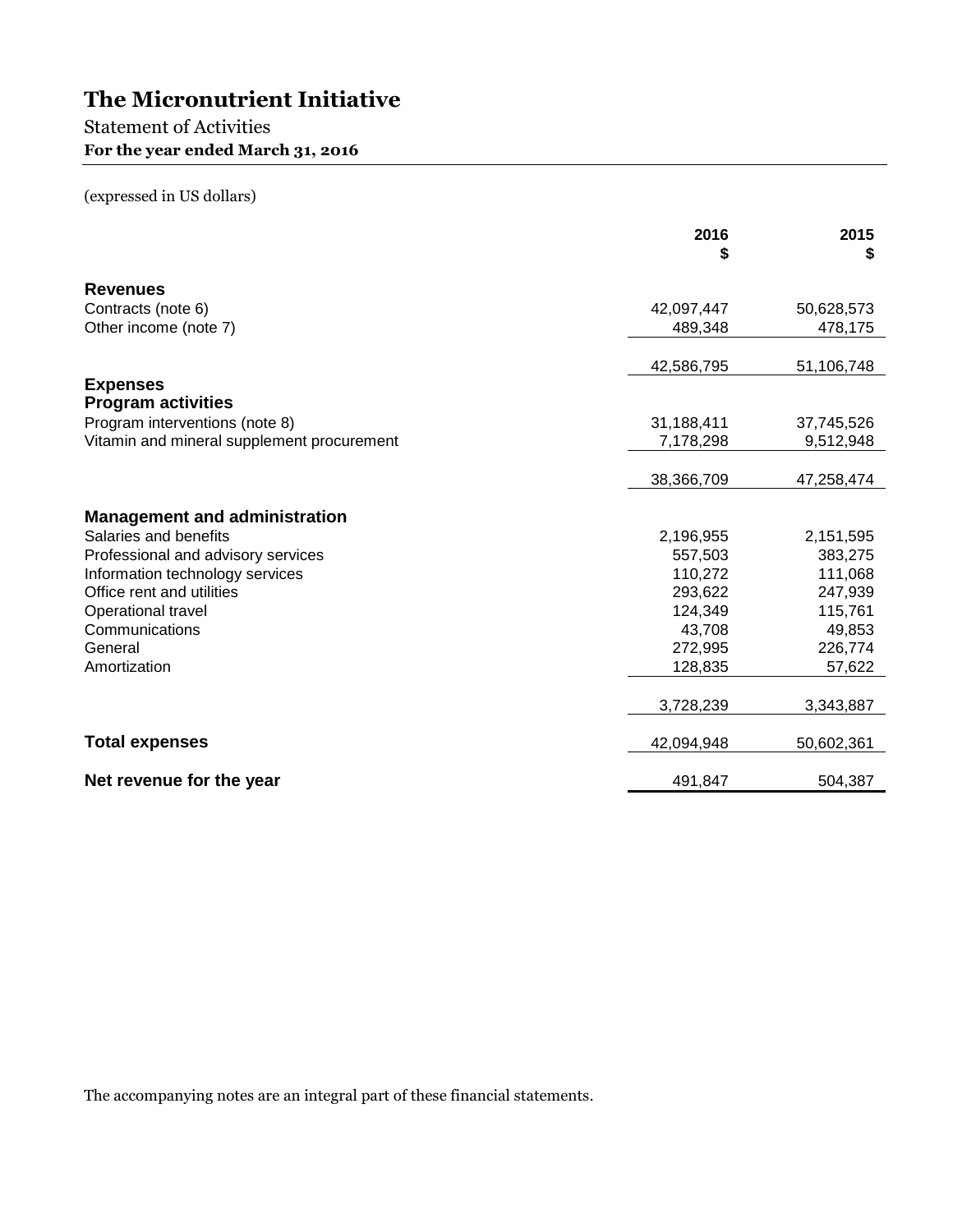### Statement of Cash Flows **For the year ended March 31, 2016**

(expressed in US dollars)

|                                                  | 2016<br>S          | 2015<br>S           |
|--------------------------------------------------|--------------------|---------------------|
| Cash provided by (used in)                       |                    |                     |
| <b>Operating activities</b>                      |                    |                     |
| Net revenue for the year                         | 491,847            | 504,387             |
| Items not affecting cash -                       |                    |                     |
| Amortization<br>Amortization of lease inducement | 227,418            | 154,078             |
| Loss on disposal of capital assets               | (44, 792)<br>7,638 | (31, 972)<br>29,716 |
| Net change in non-cash working capital items -   |                    |                     |
| Amounts receivable                               | 775,172            | (164, 952)          |
| Prepaid expenses                                 | 5,515              | (55,037)            |
| Accounts payable and accrued liabilities         | 1,366,247          | (89, 847)           |
| Deferred project contracts                       | (22, 375, 307)     | 33,063,774          |
|                                                  |                    |                     |
|                                                  | (19, 546, 262)     | 33,410,147          |
|                                                  |                    |                     |
| <b>Investing activities</b>                      |                    |                     |
| Purchase of capital assets                       | (914, 756)         | (131, 447)          |
| Proceeds from sale of capital assets             | 275                | 15,167              |
|                                                  | (914, 481)         | (116, 280)          |
|                                                  |                    |                     |
| Effect of foreign exchange on cash               | (1,674,845)        | (7,701,139)         |
| Net change in cash for the year                  | (22, 135, 588)     | 25,592,728          |
| Cash - Beginning of year                         | 59,665,738         | 34,073,010          |
| Cash - End of year                               | 37,530,150         | 59,665,738          |

The accompanying notes are an integral part of these financial statements.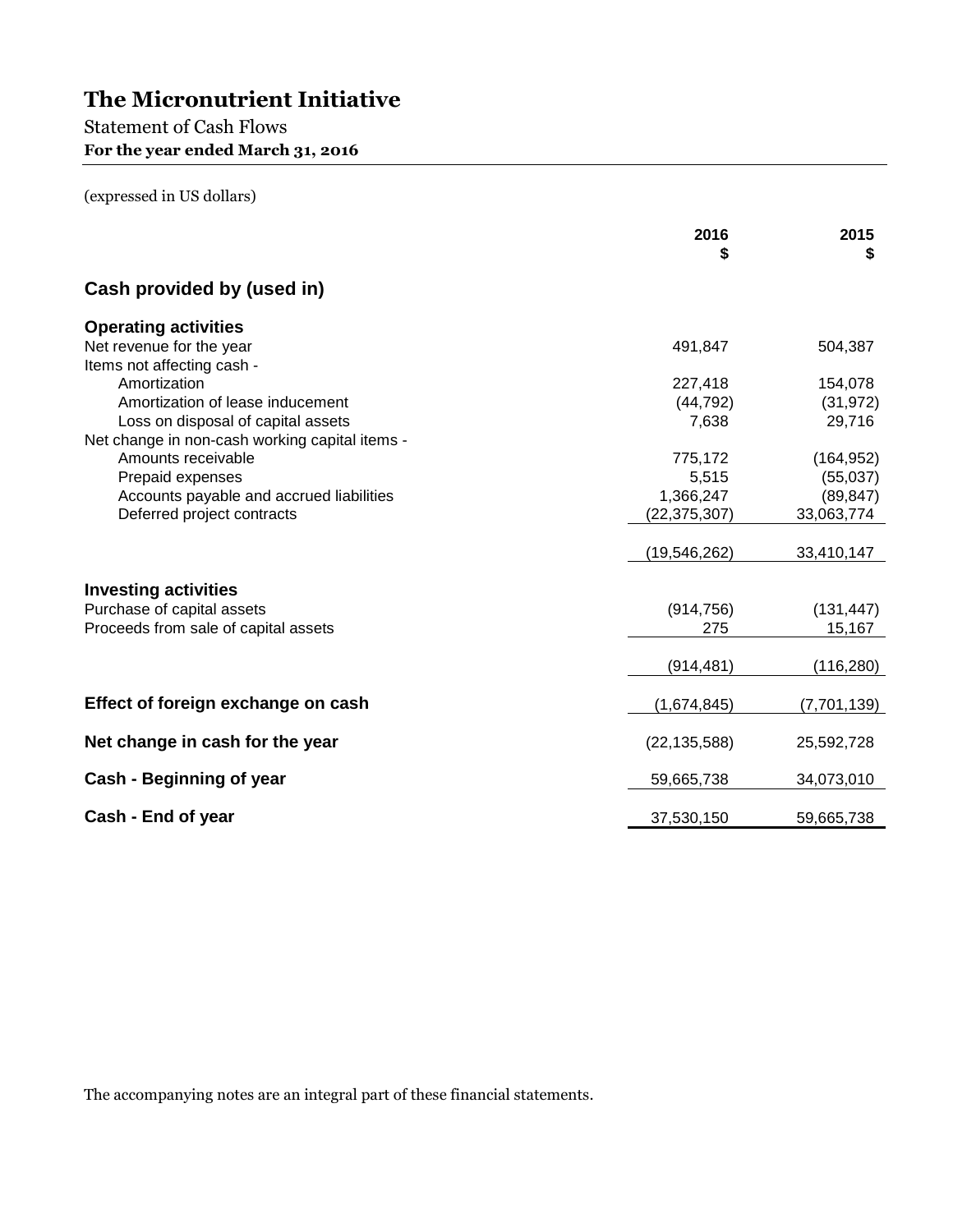### Notes to Financial Statements **March 31, 2016**

(expressed in US dollars)

### **1 Purpose of the Organization**

The Micronutrient Initiative ("the Organization") was incorporated on July 4, 2001 without share capital and continued under the *Canada Not-for-profit Corporations Act*. The Organization is a non-profit organization, as defined under subsection 149(1)(l) of the *Income Tax Act*, and as such is exempt from income taxes.

The primary objectives of the Organization are to:

- initiate and stimulate national actions to eliminate micronutrient malnutrition, assuring universal coverage and sustained impact;
- introduce and expand food fortification and dietary supplementation programs in areas of greatest need;
- advance global ability to address iron deficiency anaemia; and
- encourage international development efforts to alleviate the burden of micronutrient malnutrition.

These objectives are achieved through the funding of external projects with like goals.

#### **2 Significant accounting policies**

#### **Basis of presentation**

These financial statements are prepared in accordance with Canadian accounting standards for not-for-profit organizations and include the assets, liabilities and results of operations of the Organization's Canadian operations and its 12 (2015 - 13) foreign country offices (Afghanistan, Bangladesh, Burkina Faso, Ethiopia, India, Indonesia, Kenya, Nepal, Niger, Nigeria, Pakistan and Senegal).

#### **Use of estimates**

The preparation of financial statements in conformity with Canadian accounting standards for not-for-profit organizations requires management to make estimates and assumptions that affect the reported amounts of assets and liabilities and disclosure of contingent assets and liabilities at the dates of the financial statements and the reported amounts of revenues and expenses during the reporting periods. Actual results could differ from these estimates.

#### **Foreign currency translation**

Revenues and expenses in foreign currencies are translated into Canadian dollars (the measurement currency) at the rate of exchange in effect on the transaction date. Monetary assets and liabilities denominated in foreign currencies are translated at the rate of exchange in effect at year-end. Gains and losses resulting from the remeasurement of these amounts are reflected in net revenue for the year. Non-monetary assets and liabilities and any related amortization of such items are translated at the historical exchange rates.

The accounts are then translated into US dollars (the reporting currency) using the current rate method.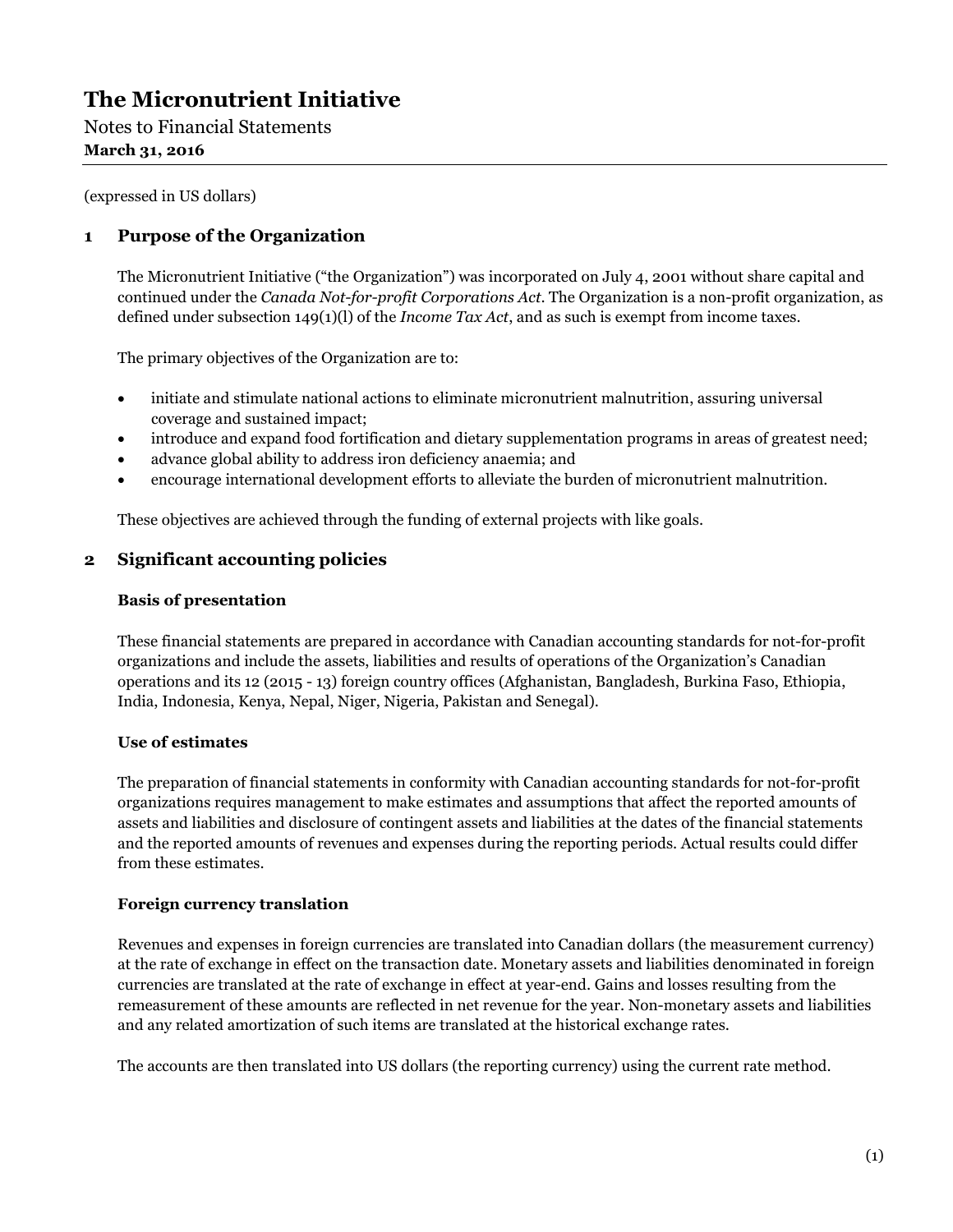```
Notes to Financial Statements
March 31, 2016
```
(expressed in US dollars)

Under the current rate method, revenues and expenses are translated into the reporting currency using the rates in effect at the dates of the transactions and assets and liabilities are translated using the exchange rate at the end of the year. Exchange gains and losses arising from these transactions are reflected in net assets as a cumulative translation adjustment.

#### **Revenue recognition**

The Organization follows the deferral method of accounting for contributions.

Contract revenue is recognized when matching expenditures have been incurred on specific projects or when amounts are received or receivable if there are no specific restrictions on the amount. Revenue relating to specific projects extending beyond the end of the year is deferred to the extent that matching expenditures have not been incurred.

The terms of contribution agreements with funding agencies allows them to conduct audits to ensure project expenditures are in accordance with terms and conditions of the funding agreement. Ineligible expenditures, if any, may result in the Organization reimbursing a portion of the funding. Management believes that the Organization has incurred no material ineligible expenditures, and has, therefore, not recorded any liability for reimbursement.

Contributions-in-kind are recorded as revenue and program activities expense at fair value.

#### **Capital assets**

Capital assets are initially recorded at cost and are then amortized over their estimated useful service lives at the following annual rates.

| Computer equipment     | Declining balance | 30%                        |
|------------------------|-------------------|----------------------------|
| Office equipment       | Declining balance | <b>20%</b>                 |
| Software               | Declining balance | 100%                       |
| Project vehicles       | Straight line     | 5 years                    |
| Leasehold improvements | Straight line     | Over the term of the lease |

Capital assets acquired in the year (with the exception of leasehold improvements and project vehicles) are amortized at one-half the annual rate.

Capital assets acquired for direct use in projects are expensed in the year of acquisition.

#### **Lease inducements**

Lease inducements are amortized on a straight-line basis over the life of the lease.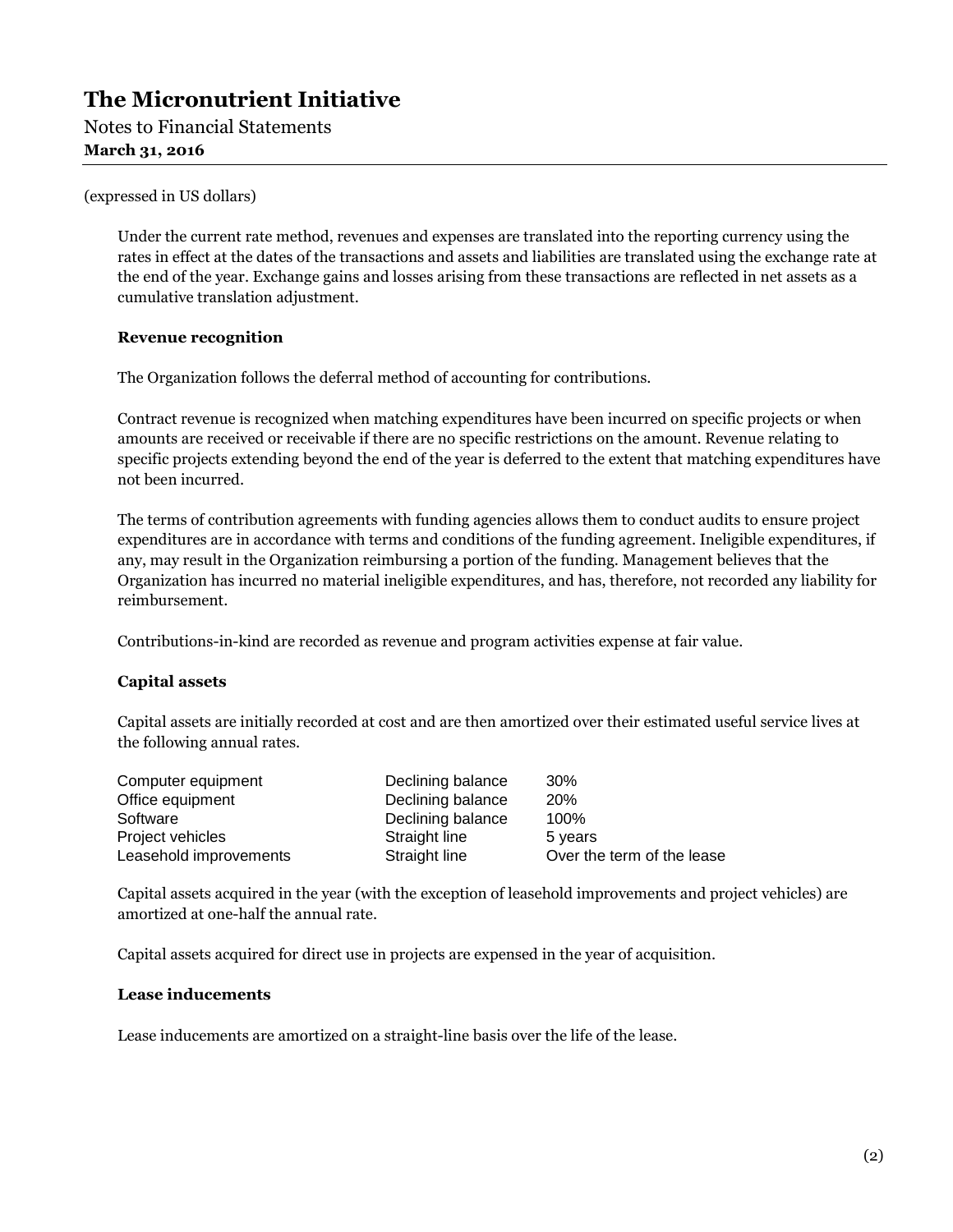Notes to Financial Statements **March 31, 2016**

(expressed in US dollars)

### **3 Capital assets**

|                                                                              |                                          |                                          | 2016                                   |
|------------------------------------------------------------------------------|------------------------------------------|------------------------------------------|----------------------------------------|
|                                                                              | Cost<br>\$                               | <b>Accumulated</b><br>amortization<br>\$ | <b>Net</b><br>\$                       |
| Computer equipment<br>Office equipment<br>Software<br>Project vehicles       | 325,908<br>616,199<br>152,803<br>116,866 | 271,891<br>358,410<br>141,355<br>9,740   | 54,017<br>257,789<br>11,448<br>107,126 |
| Leasehold improvements                                                       | 1,112,681                                | 504,464                                  | 608,217                                |
|                                                                              | 2,324,457                                | 1,285,860                                | 1,038,597                              |
|                                                                              |                                          |                                          | 2015                                   |
|                                                                              | Cost<br>\$                               | <b>Accumulated</b><br>amortization<br>\$ | <b>Net</b><br>\$                       |
| Computer equipment<br>Office equipment<br>Software<br>Leasehold improvements | 339,702<br>487,961<br>164,149<br>553,858 | 281,215<br>353,499<br>164,149<br>385,345 | 58,487<br>134,462<br>168,513           |
|                                                                              | 1,545,670                                | 1,184,208                                | 361,462                                |

#### **4 Financial instruments**

Cash denominated in foreign currencies amounts to \$4,062,881 (2015 - \$2,373,792), of which \$3,547,337 (2015 - \$1,680,198) is denominated in US dollars.

Amounts receivable denominated in foreign currencies amount to \$115,504 (2015 - \$999,950). Accounts payable and accrued liabilities denominated in foreign currencies amount to \$1,813,162 (2015 - \$1,364,098).

#### **5 Government remittances**

Government remittances (payroll withholding taxes) of \$16,236 (2015 - \$48,283) are included in accounts payable and accrued liabilities.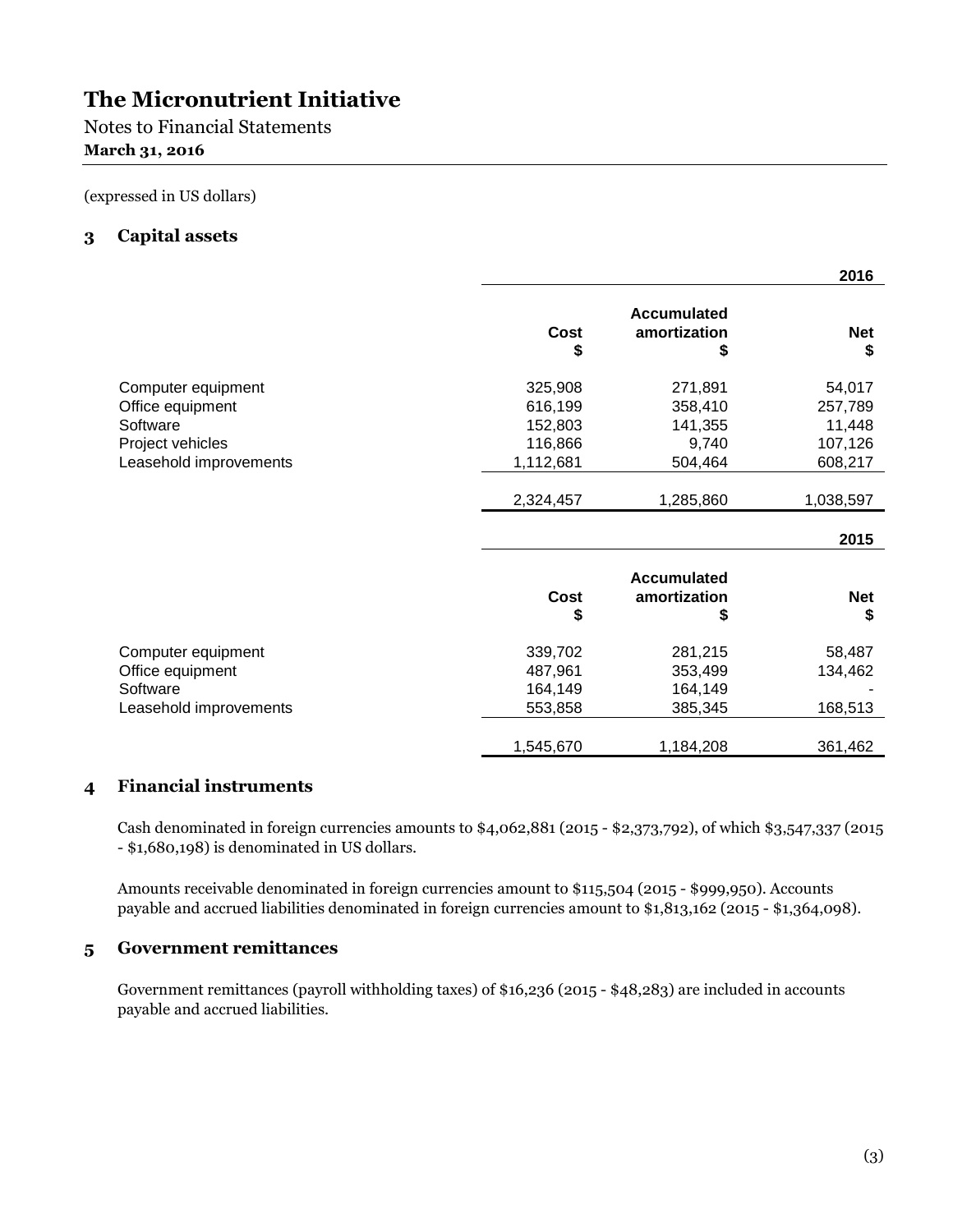Notes to Financial Statements **March 31, 2016**

(expressed in US dollars)

### **6 Deferred project contracts and contract revenue**

|                               |                |              | 2016         | 2015           |
|-------------------------------|----------------|--------------|--------------|----------------|
|                               | GAC*           | <b>Other</b> | Total        | Total          |
|                               | \$             | S            | \$           |                |
| Balance - Beginning of year   | 50,045,906     | 2,426,726    | 52,472,632   | 26,067,236     |
| Current year contributions    | 15,200,124     | 4,522,015    | 19,722,139   | 83,692,347     |
| Revenue recognized            | (38, 280, 163) | (3,817,284)  | (42,097,447) | (50, 628, 573) |
| <b>Translation adjustment</b> | (1,462,685)    | (53,089)     | (1,515,774)  | (6,658,378)    |
|                               |                |              |              |                |
| Balance - End of year         | 25,503,182     | 3,078,368    | 28,581,550   | 52,472,632     |

\* - Global Affairs Canada

Contract revenue includes \$10,981 (2015 - \$85,923) of contributions-in-kind.

### **7 Other income**

Included in other income is \$487,812 (2015 - \$509,951) of interest income earned on cash and short-term investments.

### **8 Program interventions**

|                                                         | 2016<br>\$ | 2015       |
|---------------------------------------------------------|------------|------------|
| Vitamin A interventions                                 | 7,298,206  | 7,084,961  |
| Adolescents and women of reproductive age interventions | 3,206,250  | 3,782,214  |
| lodine interventions                                    | 4,373,594  | 4,476,028  |
| Zinc interventions                                      | 4,246,298  | 8,061,893  |
| Infant and young child nutrition interventions          | 4,630,700  | 5,857,639  |
| Pregnant women and newborns interventions               | 1,775,471  | 4,063,576  |
| Cross cutting interventions                             | 2,729,958  |            |
| Other interventions                                     | 2,927,934  | 4,419,215  |
|                                                         | 31,188,411 | 37,745,526 |

### **9 Significant influence**

The Organization exercises significant influence over The Micronutrient Initiative India Trust ("the Trust") through Board of Trustees representation. The Trust was established in 2006 as a public and charitable trust in India. Its purpose is to reduce poverty, hunger and malnutrition, improve maternal and child health, and contribute overall to survival, education and development of children in India. The Micronutrient Initiative name has been licensed to the Trust for non-exclusive use in India. The board of the Trust approved its wind up as of March 31, 2015 and that process is ongoing.